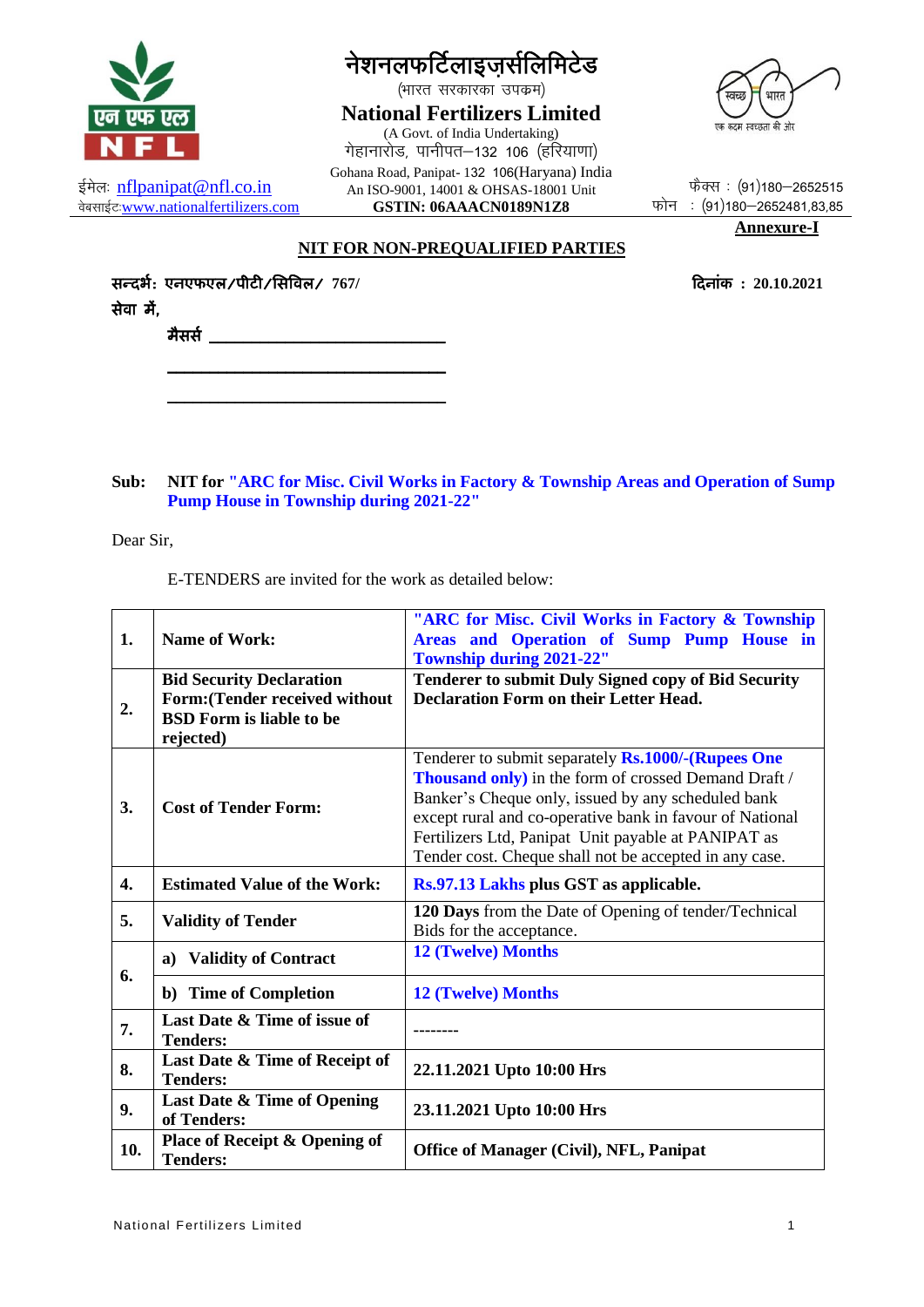- 11) Tender Documents may be downloaded from our website [www.nationalfertilizers.com](http://www.nationalfertilizers.com/) or CPP portal [www.eprocure.gov.in.](http://www.eprocure.gov.in/) In case documents are downloaded directly from the said websites, requisite tender fees and BSD shall be submitted along with tender documents in envelope No 1. Parties are advised to visit NFL website regularly. Any amendment / corrigendum to the above NIT will be displayed on aforesaid website only.
- 12) Tender Documents may also be obtained from the office of undersigned before due date of Tender submission on deposit of Demand Draft / Banker's Cheque of **Rs.1000/- (Rupees One Thousand only)** in favour of NFL Panipat, payable at Panipat towards cost of Tender Documents Rs.50.00 (Fifty only) shall be charged extra for getting tender documents through Post/E-Mail/Fax (Any one mode)).
- 13) All requests for interpretation, clarification & queries in connection with tender shall be addressed, in writing to **DGM (M&C)** at least 7 (Seven) days prior to the closing date of the tender.
- 14) The Tenderer may visit the site, acquaint himself fully of the job and site condition, if required, and no claim, whatsoever, will be entertained on the plea of ignorance of difficulties involved in the execution of the work.
- 15) The rates should be quoted item wise for the complete Scope of Work as per Performa 'Schedule of Rates'. The rates should be quoted only in the units given in the Schedule of Rates and should be indicated both in words as well as figures. The rates quoted shall be valid for **120 days** from the date of opening of Technical bid for the acceptance.
- 16) In case of any discrepancy, the rates quoted in words shall be treated as final. Any corrections made in the prices shall be authenticated with signatures at all places. The Tenderer shall have to submit the Schedule of Rates Performa duly filled in, failing which their Price bid will not be acceptable.
- 17) The tenderer shall quote single rate against each item and not the multiple rates in the Schedule of Rates. Any tender with the multiple rates quoted will be summarily rejected. Price should be quoted strictly as per the Performa enclosed for Schedule of Rates.
- 18) National Fertilizers Limited reserves the right to reject any or all tenders without assigning any reason whatsoever and are not bound to accept the lowest tender. The tender can be split between two or more tenderer without assigning any reason thereof as per the requirement on case to case basis.
- 19) Incomplete Tenders or Tenders not accompanied with the required Details / Documents / Tender fee/ BSD or Tenders received late would be liable to be rejected without any further reference whatsoever.
- 20) Submission of Tenders:
	- i) No oral, telephonic, fax or telegraphic tenders or modification thereof will be entertained.
	- ii) Tender documents should be submitted along with duly filled in all Annexures.
	- iii) The tender will be divided in three parts:
		- **a) Bid Security Declaration Form on Letter Head.**
		- **b) Technical and commercial bid**
		- **c) Price bid**

The above three parts should be enclosed and SEALED SEPARATELY IN THREE ENVELOPES as follows and all the three envelopes shall be super scribed with

- i) Name of Work
- ii) Tender No., and date,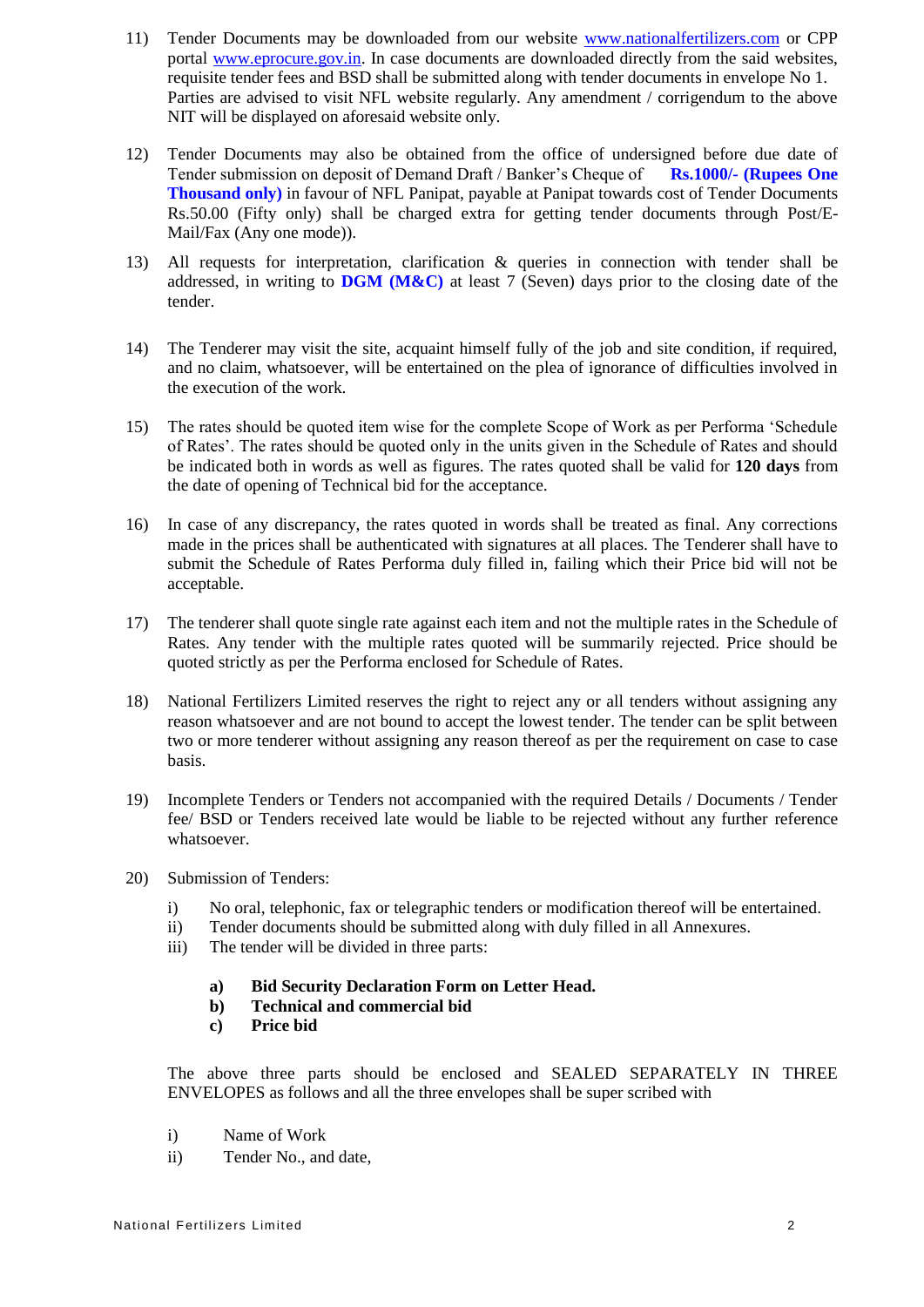- iii) Date of Opening of Tender
- iv) Name and complete address of the tenderer and
- **v) All the said three envelopes should be submitted in one sealed cover by the tenderer super-scribing above stated (i) to (iv) particulars.**

## **Envelop No. 1:**

Will contain **Bid Security Deceleration Form and** `**1000.00 as Tender Fees** in the form of DD/ Banker's cheque in favour of NFL Panipat, Payable at Panipat. This envelope should be super scribed **"BSD and Tender Fees"**.

# **Envelop No. 2:**

Second sealed envelope super scribed **"TECHNICAL AND COMMERCIAL BID"** containing the following documents:

Signed copies of complete tender documents, including Proforma for schedule of quantities WITHOUT prices as enclosed & documents as asked in Para 22 along with. Tenderer should sign each copy of these documents in token of acceptance of our terms and conditions.

## **Envelop No. 3:**

Third sealed envelope super scribed, **"PRICE BID"** (in RED ink). This envelope should only contain the '**Schedule of Quantities & Rates'/ 'Price Bid**' with prices given in respective columns against each item, as enclosed herein, duly completed and signed & stamped on each page by the tenderer.

a) The price bid should be submitted clearly inscribing the name of the tenderer in the prescribed Proforma.

All the above three envelops should be placed and submitted in a single envelope **Superscribed** as **"NIT No. NFL/PT/Civil/767 dated: 20.10.2021**, Date of Opening of Tender: **23.11.2021**.

**21) Opening of Tender :** The Tender shall be opened as under:

## **Envelope No. 1:**

Super scribed "**BSD and Tender Fees**" containing **Bid Security Declaration Form on Letter Head** shall be opened first on the Scheduled Date & Time of opening of tenders in the presence of the Tenderers or their representative, who wish to be present at the time of Tender Opening.

## **Envelope No. 2:**

Super scribed **"TECHNICAL BID"** will then be opened and discussion would be carried out with the respective Tenderers for clarifications, if any.

## **Envelope No. 3:**

Super scribed **"PRICE BID"** will be opened if technical bid and BSD found in order on the same day or at a later date, which shall be intimated to the Tenderers.

- 22) The following documents have to be submitted with the offer in the envelope No. 2, failing which the tender will be liable for rejection:
	- (i) In case the parties are pre-qualified;
		- a) Declaration Forms I, II & III Annexure-II, III & IV)
		- b) An Affidavit as per Annexure-VI on Non-Judicial Stamp paper of appropriate value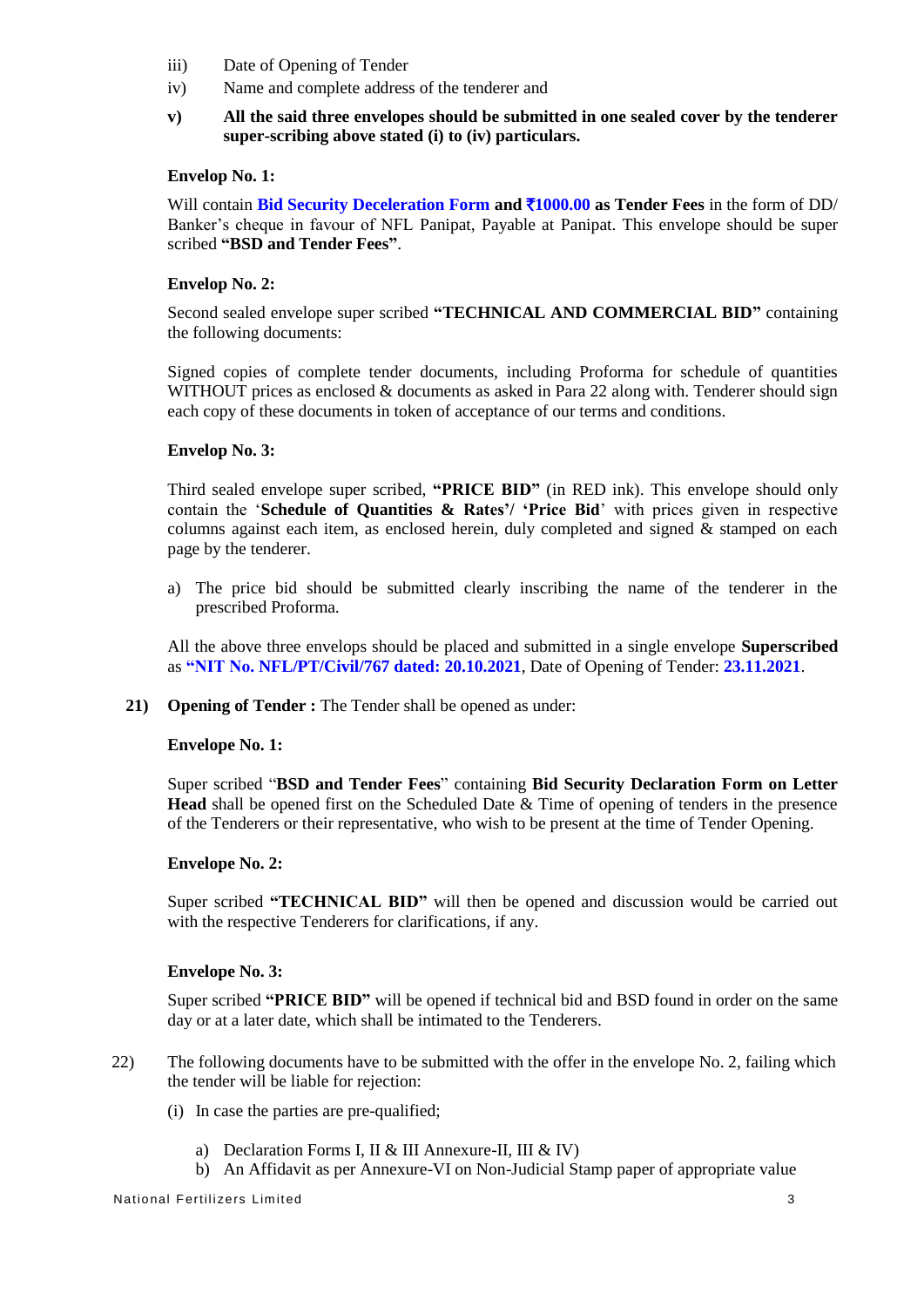- c) Notarized/Certified copy Power of Attorney/ Authorization in name of person who has signed the tender documents/bid (in case of Partnership Firm/Company or otherwise as the case may be.
- (ii) In case parties are not prequalified, their offer will be considered as per eligibility criteria mentioned in the NIT/Tender. Tenderer shall submit along with the tenders full particulars of their capacity, experience giving the list of similar jobs carried out by them during the last seven years, the complete address or organization for which such works have been executed and also substantiate their claims furnishing the copy of their credentials as per NIT. In the absence of these documents tender will not be considered
- 23) NFL reserves its right to open the Price bids of only such tenderers who are found to be meeting the eligibility criteria based on the documents submitted by him/them in the Technical bids.
- 24) Evaluation of offer shall be on overall L-1 basis.
- 25) All pages shall be initialed at the lower right hand corner and signed wherever required in the tender papers by the tenderers or by a person holding power of attorney/ authorization authorizing him to sign on behalf of the tenderer before submission of tender. All corrections and alterations in the entries of tender paper will be signed in full by the tenderer with date. No eraser or overwriting is permissible.
- 26) No condition or deviation should be mentioned by tenderer in Price Bid. Price Bids with any condition or deviation shall liable to be rejected.
- 27) The prospective tenderer having any common Partner / Director / Managing Director etc. Or having any other common criteria shall be considered as sister / group / Associates Company. In such cases only one of them will be eligible for participating in the tender.
- 28) While submitting the offer, bidders may ensure that tender documents /offer have been signed by authorized signatory of the company. Subsequent withdrawal of offer / non-acceptance of orders placed based on the offer submitted by them will not be entertained on the ground that the offer was not signed by the authorized person.
- 29) One person will be allowed to represent only one company during discussion/negotiation with NFL. If same person is representing different companies with authorization letter from more than one company, such person will be allowed to represent only the first company called for negotiations.
- 30) NFL reserves the right to postpone the tender opening date and / or time and will intimate all the tenderers well in time, of such postponement along with notice of revised opening date and time.
- 31) In case, due to some unforeseen circumstances, the date of receiving / opening of the tender happen to be a holiday / closed day, the tender will be received / opened on the next working day.
- 32) More than one quotation in a single sealed envelope will not be considered. Not more than one tender shall be submitted by a tenderer or by a firm of tenderers. Further, more than one bid shall also include two or more bidders having common power of attorney holder .No two or more concerns in which an individual is interested as a proprietor and / or a partner shall tender for the execution of the same works. If they do so, all such tenders shall be liable to be rejected.
- 33) The tender is non-transferable. Unsigned tenders shall be out-rightly rejected.
- 34) NFL further reserves its right to accept / reject any / all tenders in whole or in part without assigning any reason thereof. Conditional tenders are liable to be rejected.
- 35) NFL shall not be responsible for delay, loss or non-receipt of tender document sent by post.
- 36) The personnel of the contractor shall not enter into any unlawful activity within the premises of NFL and have a good character.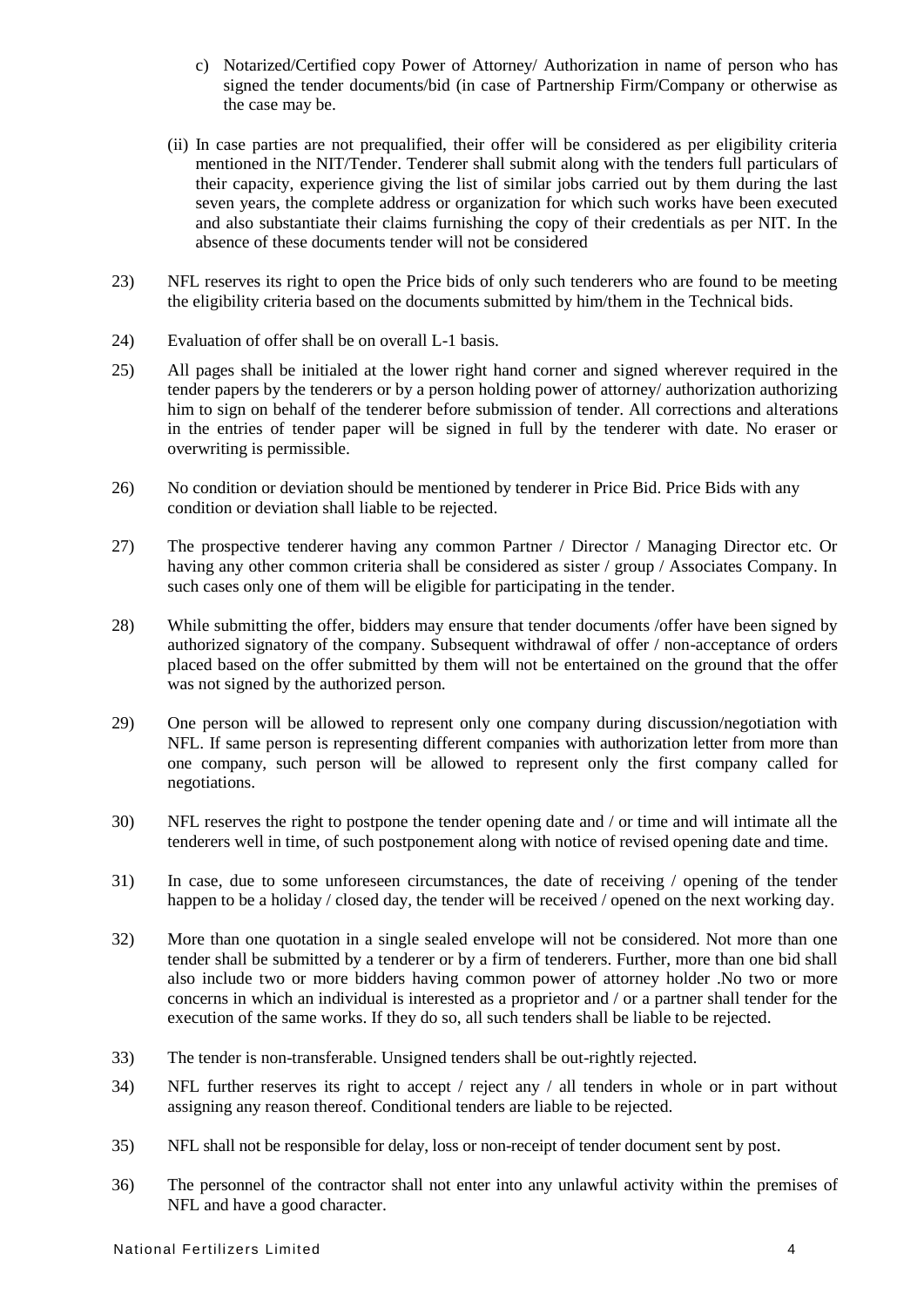- 37) In case the tender is received in open condition, then the entire risk for loss of confidentiality shall be with the party. NFL shall not be responsible on this account whatsoever.
- 38) The contractor shall not appoint any sub company / agency to carry out any obligation under the contract without prior written permission from NFL. If at any time such a discrepancy is detected, the contract shall stand terminated without any notice and the security deposit shall be forfeited.
- 39) The offers received after scheduled date and time of submitting the offer would be out rightly rejected.
- 40) If the tenderer(s) expire(s) after the submission of his / their tender or after the acceptance of his / their offer, NFL shall deem such tender cancelled. If a partner of a firm expires after the submission of their tender or after the acceptance of their tender, NFL shall deem such tender as cancelled, unless the firm retains its character.
- 41) NFL will have the right to issue addendum to tender documents to clarify, amend, modify, supplement or delete any of the conditions, clauses or items stated. Addendum so issued will form part of original invitation to tender.
- 42) If a tenderer resorts to any frivolous, malicious or baseless complaints / allegations with intent to hamper or delay the tendering process or resorts to canvassing/ rigging/ influencing the tendering process, NFL reserves the right to debar such tenderer from participation in the present / future tenders up to a period of 2 years.
- 43) Any revision, clarification, corrigendum, time extension, etc. to this Tender Document will be hosted on the above mentioned website(s) only. Bidders are requested to visit the website regularly to keep themselves updated.
- 44) Throughout the Tender Documents, the terms 'Bid', 'Tender' & 'Offer' and their derivatives [Bidder/Tenderer, Bid/Tender/Offer etc.] are synonymous.
- 45) "Bidder shall not be affiliated with a firm or entity:
	- (a) That has provided consulting services related to the work to the NFL during the preparatory stages of the work or of the project of which the works/services forms a part of. OR
	- (b) That has been hired (proposed to be hired) by the NFL as an Engineer/ Consultant for the contract."
- 46) Eligibility of any bidder from a country which shares a land border with India shall be dealt in accordance with the provisions mentioned in Annexure-XII.
- 47) The Bidder shall submit Power of Attorney/ Authorization in favour of the authorized signatory(s) of the Bid. In case of partnership firm, one or more of the partners of the firm or any other person (s) shall be designated as the authorized person (s) on behalf of the firm, who will be authorized by all the partners to act on behalf of the firm through a "Power of Attorney", specially authorizing him / them to submit  $\&$  sign the tender, sign the agreement, receive payment, witness measurements, sign measurement books, make correspondences, compromise / settle / relinquish any claim (s) preferred by the firm, sign "No Claim Certificate", refer all or any dispute to arbitration and to take similar such action in respect of the said tender / contract. In case of Company, Notarized/Certified copy of Authorization/Power of Attorney (backed by the resolution of Board of Directors) in favour of the individual to sign the tender on behalf of the company and create liability against the company should be submitted. Such "Power of Attorney" should be stamped and authenticated by a Notary Public or by Magistrate and submitted along with the tender."
- 48) In case there is any change in status of the declaration prior to award of contract, the same has to be promptly informed to NFL by the bidder. It shall be the sole responsibility of the bidder to